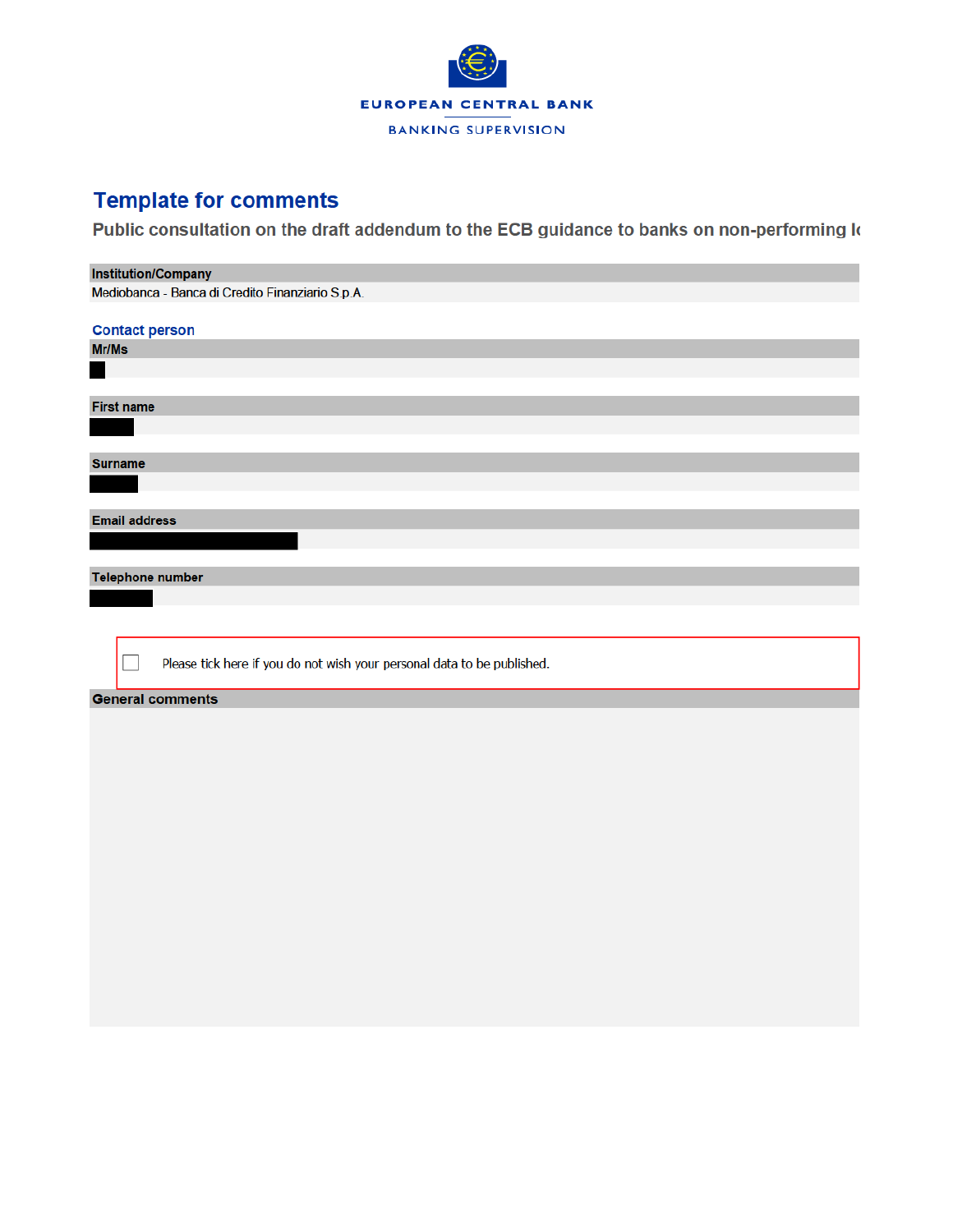## **Template for comments**

**Public consultation on the draft addendum to the ECB guidance to banks on non-performing loans**

## **Please enter all your feedback in this list.**

**When entering feedback, please make sure that:** 

- **each comment deals with a single issue only;**
- **you indicate the relevant article/chapter/paragraph, where appropriate;**
- **you indicate whether your comment is a proposed amendment, clarification or deletion.**

| Deadline: | 8 December 2017 |
|-----------|-----------------|
|-----------|-----------------|

| ID | <b>Chapter</b>         | Paragraph | Page | Type of<br>comment | <b>Detailed comment</b>                                                                                                                                                                                                                                                                                                                                                                                                                                                                                                                                                                                                                                                                                                                                                                                                                                                                                                                                                                                                                                                                                                                                                                                                                                                                                                                                                                                                                                                                                                                                                                                                                                                                                                                                                                                                                                                                                                                                                                                                                                                                                                                                                                                                                                                                                                                                                                                                                                                                                                          | Concise statement as to why your<br>comment should be taken on board                                                                                                                                                                                                                                                                                                                                                                                                                                                                                                                                                                                                       | Name of<br>commenter | Personal data |
|----|------------------------|-----------|------|--------------------|----------------------------------------------------------------------------------------------------------------------------------------------------------------------------------------------------------------------------------------------------------------------------------------------------------------------------------------------------------------------------------------------------------------------------------------------------------------------------------------------------------------------------------------------------------------------------------------------------------------------------------------------------------------------------------------------------------------------------------------------------------------------------------------------------------------------------------------------------------------------------------------------------------------------------------------------------------------------------------------------------------------------------------------------------------------------------------------------------------------------------------------------------------------------------------------------------------------------------------------------------------------------------------------------------------------------------------------------------------------------------------------------------------------------------------------------------------------------------------------------------------------------------------------------------------------------------------------------------------------------------------------------------------------------------------------------------------------------------------------------------------------------------------------------------------------------------------------------------------------------------------------------------------------------------------------------------------------------------------------------------------------------------------------------------------------------------------------------------------------------------------------------------------------------------------------------------------------------------------------------------------------------------------------------------------------------------------------------------------------------------------------------------------------------------------------------------------------------------------------------------------------------------------|----------------------------------------------------------------------------------------------------------------------------------------------------------------------------------------------------------------------------------------------------------------------------------------------------------------------------------------------------------------------------------------------------------------------------------------------------------------------------------------------------------------------------------------------------------------------------------------------------------------------------------------------------------------------------|----------------------|---------------|
|    | 2 - General<br>Concept | 2.1       |      | Clarification      | The prescriptions contained within the Addendum should not be applied<br>also to companies whose core ac ivity consists in purchasing and<br>managing NPLs (following a substainable business model), given its<br>unfitting to their activity and being potentially capable of undermining he<br>NPLs market structure. By lowering the profitability of purchasing and<br>managing NPLs, it would be more difficult for the originator bank to sell<br>them at a later ime. The aim of the Addendum should be the introduction of<br>a capital buffer additional to a share of residual and incidental assets of a<br>traditional bank, although this introduction could generate distorting effects<br>in its activity. Even more so, the introduction of a so strict requirement on<br>the whole credit stock held by a specialized companies is less acceptable;<br>it can be demonstrated by analyzing its business model that it is capable to being potentially capable of undermining the<br>earn profits and create value thanks to a dedicated personnel, IT systems,<br>procedures and know-how completely focused on this activity. Keeping in<br>mind that the discount applied by these specialized companies includes not NPLs, it would be more difficult for the<br>only a premium for the risk assumed (which theoretically is the same he<br>selling bank would have faced) but also he cost of managing and funding<br>them, and finally a profit margin, the application of the backstop on he<br>same timeline appears heavily unjus ifiable and substantially inappropriate. companies whose core ac ivity consists in<br>Necessarily NPLs are derecognized by a traditional bank and by a<br>specialized companies at a totally different pace: the former needs to<br>consider the cost of risk to incorporate it within prices, and thus needs to be necessarily NPLs are derecognized by a<br>sure about NPLs values wi h a sound and fast management of impaired<br>credit positions; the latter, on the other hand, participates to the process by companies at a totally different pace.<br>paying to the traditional bank a price which theore ically equals the value<br>that the originator bank would earn during time, net of the profit justified by<br>the longer collection period. However, internal models for portfolio valuation<br>and management use criteria similar to backstop an a longer term basis (5<br>years for unsecured credits and at least 10 years for secured ones). | We believe that the prescriptions contained<br>wi hin the Addendum should not be applied<br>also to companies whose core activity<br>consists in purchasing and managing NPLs<br>(following a substainable business model),<br>given its unfitting to their activity that relies<br>on long-lasting collec ion procedures, and<br>NPLs market structure. By lowering the<br>profitability of purchasing and managing<br>originator bank to sell hem at a later time.<br>Therefore, using a common temporal<br>approach as for both traditional bank and<br>purchasing and managing NPLs is<br>substantially inappropriate because<br>traditional bank and by a specialized |                      | Publish       |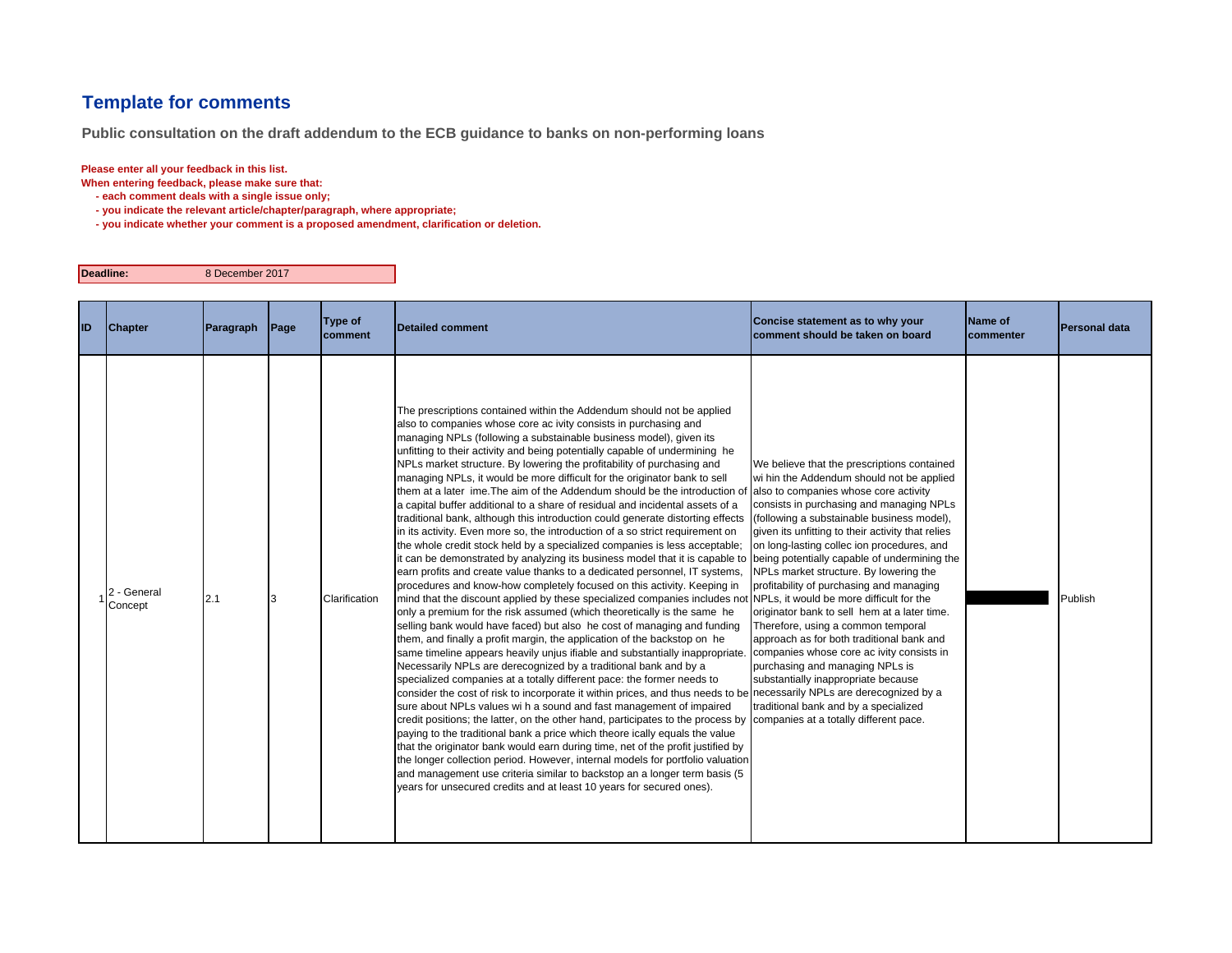| 3 - Definitions<br>2 applied in this<br>addendum | 3.1 | Amendment       | Restructuring plans aim at restoring the economic-financial conditions to<br>ensure counterparty business continuity. Insolvency regulation in Europe<br>and Bank's objective go well beyond the mere credit recovery, pursuing a<br>firm rebalancing necessarily spread along an adequate and generally<br>material period of ime. In addition, the nego iations under insolvency<br>regulation usually take a significant amount of time (often beyond one year)<br>and according to the Guidance on NPL the Bank is asked to classify at<br>least in the Unlikely to Pay category well in advance vs. the beginning of<br>negotia ions for a restructuring. This would lead to some paradoxical<br>situation for unsecured loan in which when the bank signs he Debt<br>Restructuring Agreement, it could have potentially fully provisioned the<br>credit without having the possibility to reclassify in the performing status the<br>exposure. This element would discourage the bank to pursue an adequate<br>and safe route for the restructured counterparty.<br>Such positions are subject to specific and reinforced monitoring to verify or<br>a regular basis that counterparty's behavior is in line with he agreed plan<br>and to eventually timely detect any deviations and deteriora ion signals.<br>Backstop applica ion is more suitable to exposures towards counterparts<br>where business continuity is compromised ("gone concern") and where the<br>bank activity is driven by credit recovery based on collaterals. This logic is<br>typical of cases where the bank has terminated he credit contract and not<br>applicable to borrowers with a regular restructuring plan in place.<br>Similar considerations can be raised for counterparties subject to<br>forbearance measures when the concessions have been provided to non<br>performing clients. | The adoption of the Addendum 's<br>prescription on going concern and<br>restructuing positions would lead to<br>discourage and limit the corporate<br>restructuring performed by he banking<br>system with impact on overall economic<br>activity                                                   | Publish |
|--------------------------------------------------|-----|-----------------|-------------------------------------------------------------------------------------------------------------------------------------------------------------------------------------------------------------------------------------------------------------------------------------------------------------------------------------------------------------------------------------------------------------------------------------------------------------------------------------------------------------------------------------------------------------------------------------------------------------------------------------------------------------------------------------------------------------------------------------------------------------------------------------------------------------------------------------------------------------------------------------------------------------------------------------------------------------------------------------------------------------------------------------------------------------------------------------------------------------------------------------------------------------------------------------------------------------------------------------------------------------------------------------------------------------------------------------------------------------------------------------------------------------------------------------------------------------------------------------------------------------------------------------------------------------------------------------------------------------------------------------------------------------------------------------------------------------------------------------------------------------------------------------------------------------------------------------------------------------------------------------|-----------------------------------------------------------------------------------------------------------------------------------------------------------------------------------------------------------------------------------------------------------------------------------------------------|---------|
| 3 - Definitions<br>3 applied in this<br>addendum | 3.1 | Amendment       | Vintage calculation from contract resolution: the NPL status correctly<br>included in he application perimeter would be the Bad Loans only.<br>Specifically the vintage calculation should start from the contract resolution<br>date and not from classification to NPE. Only following the contract<br>resolution, legal proceedings (like foreclosure) can be put in place and it's<br>therefore adequate to consider collateral effectiveness.                                                                                                                                                                                                                                                                                                                                                                                                                                                                                                                                                                                                                                                                                                                                                                                                                                                                                                                                                                                                                                                                                                                                                                                                                                                                                                                                                                                                                                  | A predefined iming, not accoun ing for the<br>proper vintage calcula ion, would force the<br>Bank to limit restructuring and cure periods,<br>under the threaten of huge capital<br>requirements. This would undermine the<br>rela ionship Bank - Client and affect the<br>overall economic system. | Publish |
| 2 - General<br>Concept                           | 2.1 | <b>Deletion</b> | Mediobanca supports the proposal of the EU Commission on the<br>application of statutory prudential backstops only on new originated loans<br>(after the entry into force of he new provisions) turning to NPLs and not to<br>all new NPLs. Indeed the pricing applied to already granted loans didn't<br>consider the additional capital burden implied by the Addendum.                                                                                                                                                                                                                                                                                                                                                                                                                                                                                                                                                                                                                                                                                                                                                                                                                                                                                                                                                                                                                                                                                                                                                                                                                                                                                                                                                                                                                                                                                                           | It's fundamental to delete any retroactivity<br>elements to avoid distortion and to allow for<br>a fair pricing on newly originated<br>transactions                                                                                                                                                 | Publish |